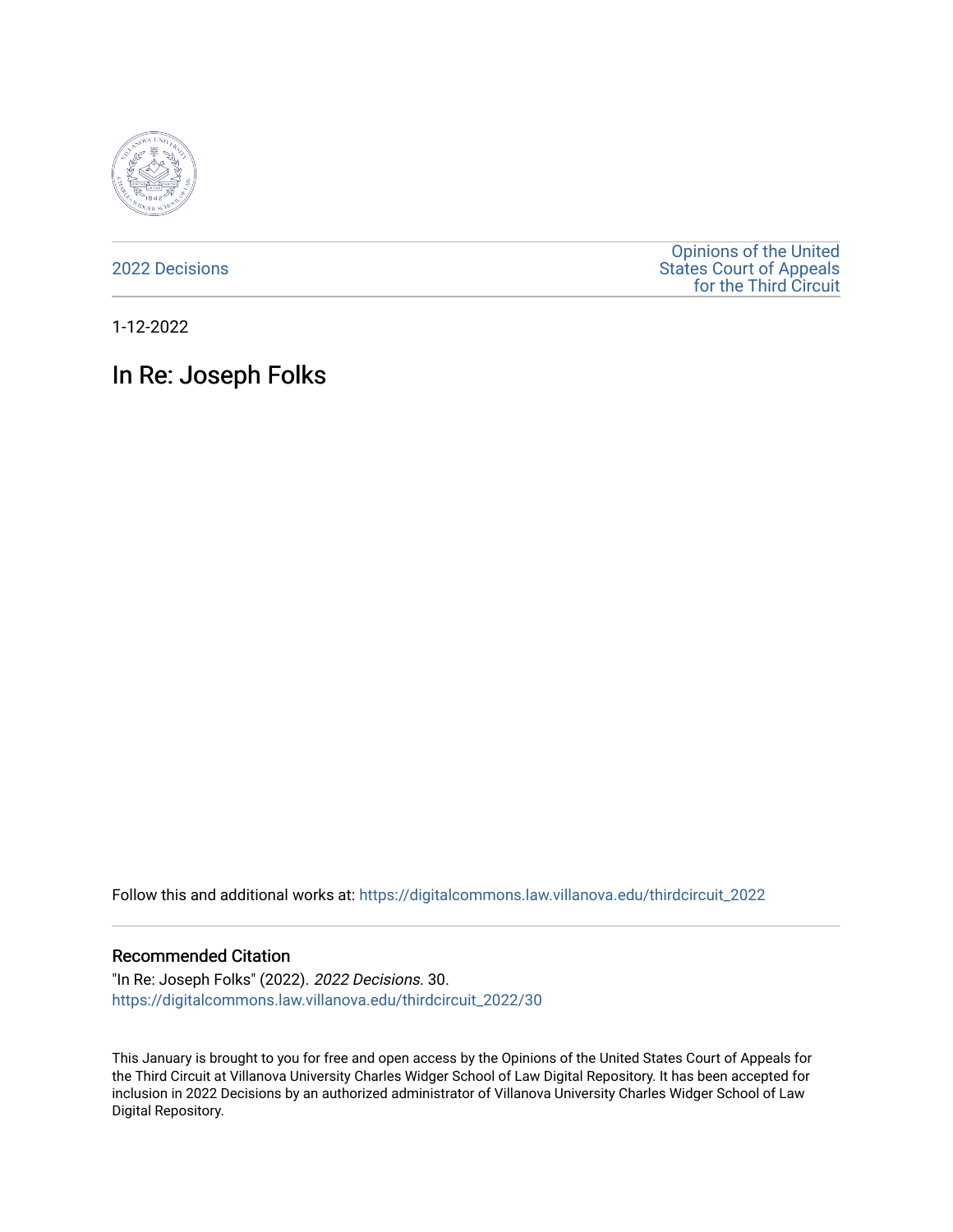### ALD-055 **NOT PRECEDENTIAL**

UNITED STATES COURT OF APPEALS FOR THE THIRD CIRCUIT

\_\_\_\_\_\_\_\_\_\_\_

No. 21-3244 \_\_\_\_\_\_\_\_\_\_\_

IN RE: JOSEPH LOUIS FOLKS, Petitioner

On a Petition for Writ of Mandamus \_\_\_\_\_\_\_\_\_\_\_\_\_\_\_\_\_\_\_\_\_\_\_\_\_\_\_\_\_\_\_\_\_\_\_\_

\_\_\_\_\_\_\_\_\_\_\_\_\_\_\_\_\_\_\_\_\_\_\_\_\_\_\_\_\_\_\_\_\_\_\_\_

Submitted Pursuant to Rule 21, Fed. R. App. P. January 6, 2022 Before: JORDAN, RESTREPO, and SCIRICA, Circuit Judges

> (Opinion filed: January 12, 2022) \_\_\_\_\_\_\_\_\_\_

## OPINION\* \_\_\_\_\_\_\_\_\_\_

PER CURIAM

In 1993, Joseph Louis Folks was convicted in the Delaware Superior Court of two counts of first-degree sexual intercourse with a minor and was sentenced to thirty-five years of Level V incarceration, suspended after thirty years for decreasing levels of supervision. Folks was released on probation in February 2019, but he soon violated the conditions of his release. In April 2019, the Delaware Superior Court discharged his

<sup>\*</sup> This disposition is not an opinion of the full Court and pursuant to I.O.P. 5.7 does not